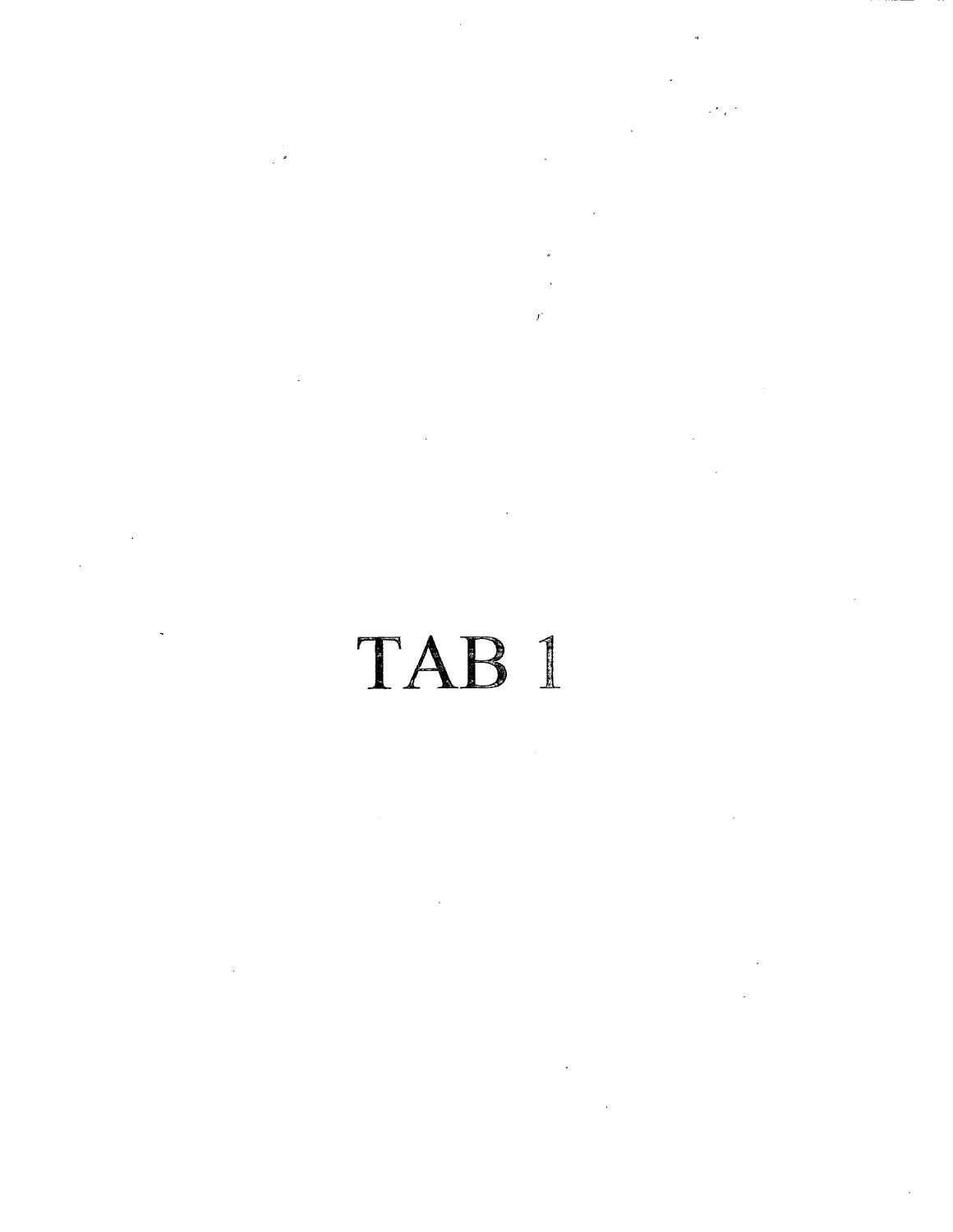#### CITY OF PALMETTO, FLORIDA **ORDINANCE NO. 2012-04**

AN ORDINANCE OF THE CITY OF PALMETTO, FLORIDA, AMENDING THE SIGN CODE, ARTICLE III OF CHAPTER <sup>3</sup> OF THE CODE OF ORDINANCES OF THE CITY OF PALMETTO REVISING<br>THE REQUIRMENTS FOR PORTABLE, TEMPORARY AND THE REQUIRMENTS FOR PORTABLE, TEMPORARY AND POLITICAL SIGNS; PROVIDING FOR SEVERABILITY; REPEALING ORDINANCES IN CONFLICT; AND PROVIDING FOR AN EFFECTIVE DATE.

WHEREAS, Article VIII, Section <sup>2</sup> of the Florida Constitution provides that municipalities shall have governmental, corporate and proprietary powers to enable municipalities to conduct municipal government, perform municipal functions, and render municipal services; and

WHEREAS, pursuant to the referenced provision of the Florida Constitution, a city may exercise any power for municipal purposes except as otherwise provided by law; and,

WHEREAS, Chapter 166, Florida Statutes, the "Municipal Home Rule Powers Act," implements the applicable provisions of the Florida Constitution and authorizes municipalities to exercise any power for municipal purposes, except when expressly prohibited by law and to enact ordinances in furtherance thereof; and,

WHEREAS, Section 163.3202, Florida Statutes provides for the adoption of land development regulations; and

WHEREAS, the City Commission is concerned about the aesthetic appearance and safety issues related to portable, temporary and political signage within the City; and

WHEREAS, the City Commission wishes to clarify and to the extent appropriate, amend the requirements for the portable, temporary and political signs; and

WHEREAS, the City Planning and Zoning Board, after holding <sup>a</sup> public hearing, recommended adoption of Ordinance 2012-04; and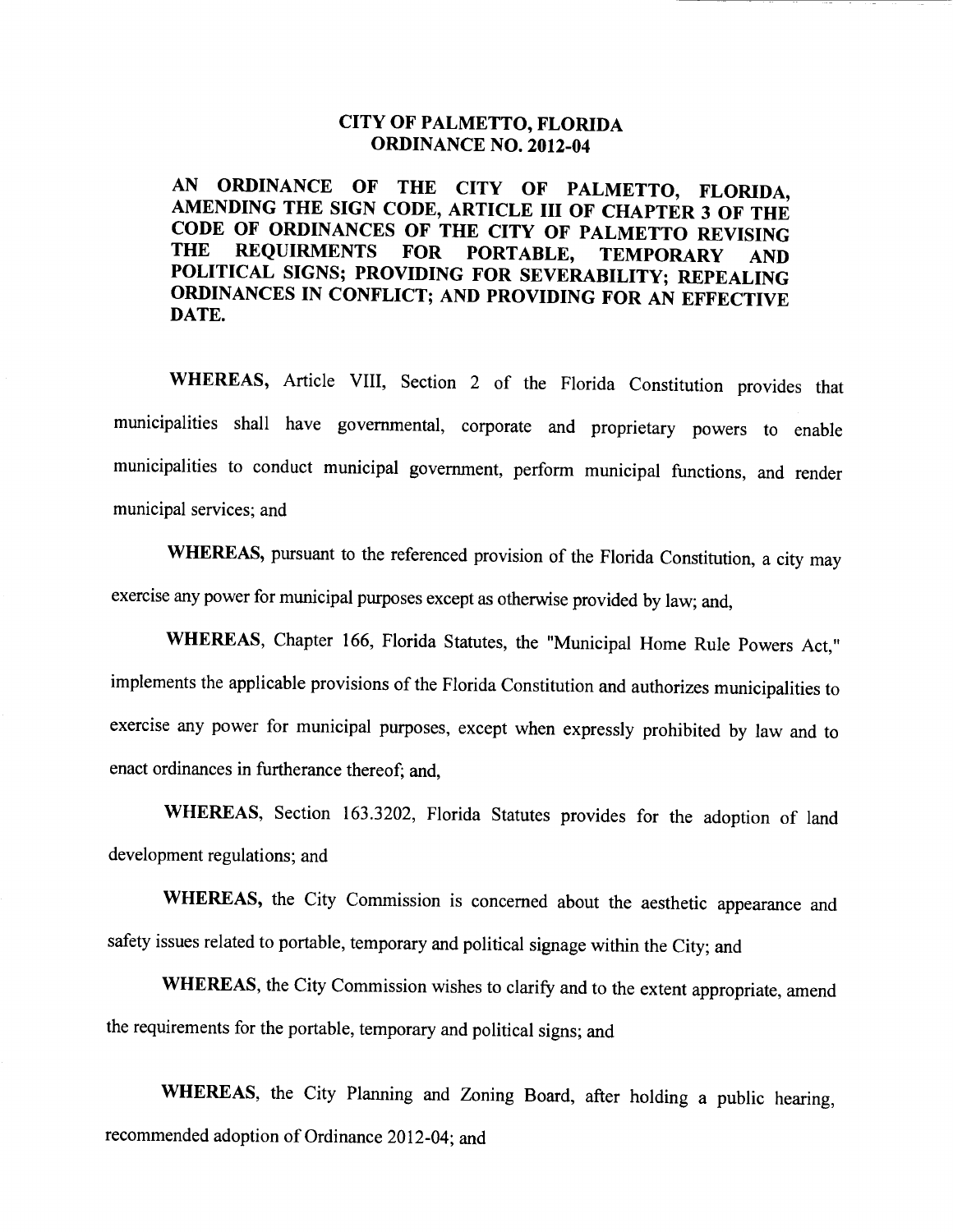WHEREAS, the City Commission held <sup>a</sup> public hearing to receive public input regarding the proposed change to the sign code on April 1, 2012; and

WHEREAS, consistent with the findings stated above, the City Commission has determined that adoption of this ordinance is in the best interest of the public health, safety and welfare.

NOW, THEREFORE, BE IT FURTHER ORDAINED, by the City Commission of

the City of Palmetto, Florida, as follows:

### Section 1. Amendment of Sign Ordinance Article III of Chapter 3 of the Palmetto

Code of Ordinances is hereby amended as follows:

(A) The definition of "Temporary sign" in Section 3-62 is hereby amended to read in its entirety as follows:

> Temporary sign means a sign which because of its size, weight, height or materials of construction poses little hazard to life or property in the event of inclement weather and, consequently, need not be permanently attached to the ground or to a structure, and is not intended to be permanent. Examples of Temporary signs includes but are not limited to, real estate sales or rental signs, flag signs, sandwich boards, banners, posters, pennants, balloons and inflatable signs.

- (B) Section 3-63 shall be amended to revise all references to the community development department to read "Public Works Department".
- (C) Section 3-65 shall be amended to read in its entirety as follows:

#### Sec. 3-65. Permitting procedure.

- 1) The procedural regulations in this section for installation of signs are provided in the interest of avoiding undue problems, assuring compliance with the Code and preventing economic hardship and wasted investment.
- 2) Permits are required for all signs except Temporary and Political Permits shall be secured from the public works department.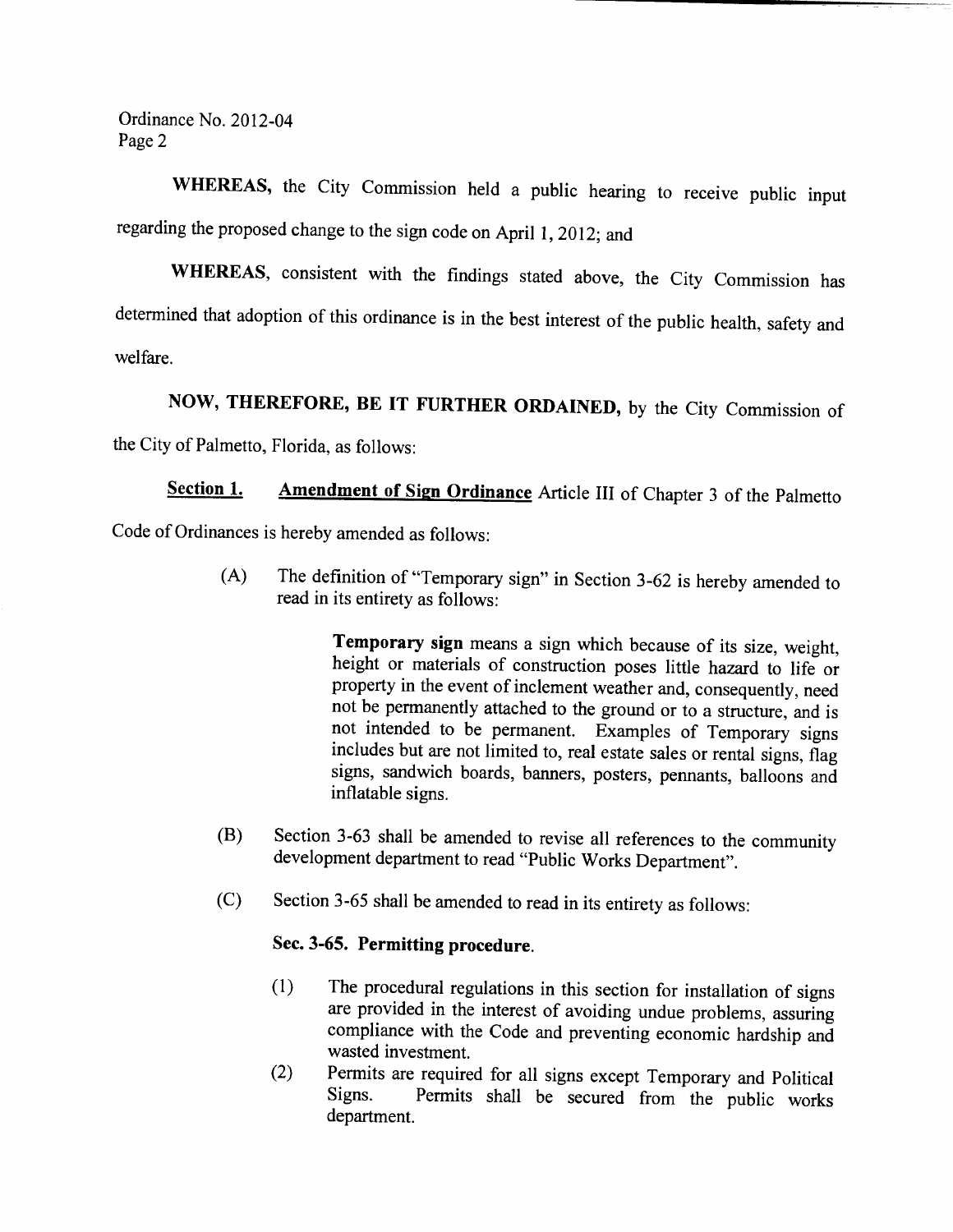- 3) Appropriate zoning, electrical or other applicable permits as required for all signs shall be secured prior to any physical preparation of the site or installation of any components of the proposed construction.
- 4) Location approval prior to installation is required before <sup>a</sup> permit shall be issued. In the case of <sup>a</sup> freestanding sign requiring <sup>a</sup> permit, a stake shall be installed at the exact location of each proposed supporting member of the proposed construction. Such marking shall be inspected and approved by the building official prior to installation. Applicants shall notify the building official at least one (1) working day in advance that the site will be ready for inspection.
- 5) Prior to the issuance of a sign permit, except for Portable signs, applicant must submit a plan showing the setbacks to property lines, size and shape of the proposed sign, type of material for construction of the sign and finished materials and lettering to be used on the proposed sign. This plan shall include evidence of engineer approval where required by the terms of this article other applicable codes and ordinance, and federal and state statues and regulations. For a Portable sign, the applicant shall submit the size and location of the sign prior to the issuance of <sup>a</sup> sign permit.
- (D) Section 3-68 is hereby amended to read in its entirety as follows:

#### Sec. 3-68. Political Signs.

- 1) Political Signs are permissible in any zoning district. Such Political signs may be utilized for <sup>a</sup> period of time consistent with other Temporary signs, except that any Political Sign shall be removed within seven (7) days after any election to which such sign pertains and a sign may remain through any primary or runoff election as to any candidate or issue which is subject thereto.
- 2) The candidate and persons responsible for erection or placement of any Political sign shall be responsible for its removal.
- 3) No Political sign shall be erected or placed upon public property or within public rights of way.
- 4) Upon adoption of <sup>a</sup> Resolution, the City may require the applicant to post a deposit with the City to ensure that the cost to remove a Political sign is paid by the candidate or persons responsible for erection or placement of <sup>a</sup> Political sign in a situation where a Political sign is not removed in a timely manner.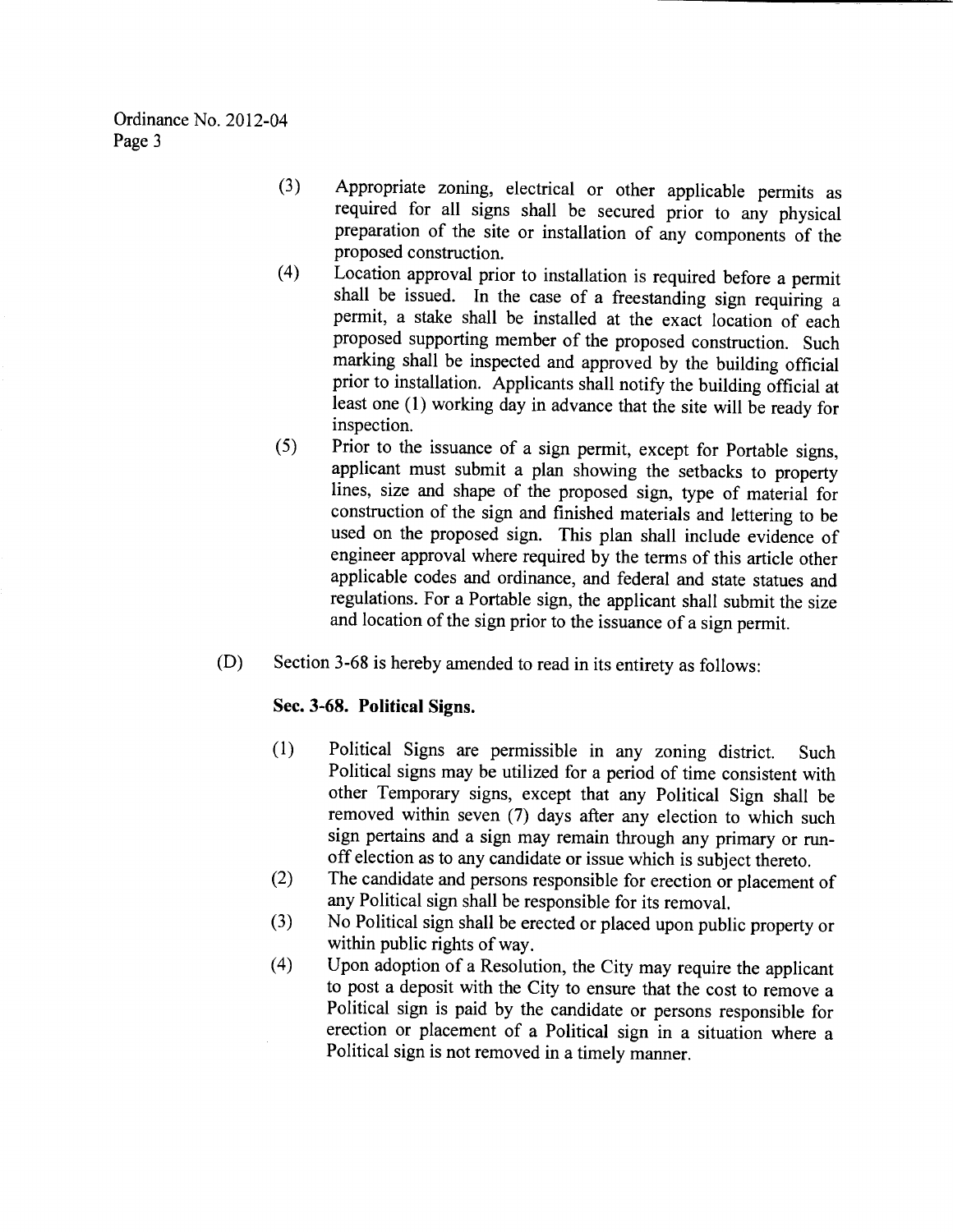E) Section 3- <sup>70</sup> Enforcement is hereby amended to revise all references to the community development department to read "Code Enforcement Department, and to add a new subsection (c) which shall read as follows:

#### Sec. 3-70 Enforcement

- c) Signs that are deemed to be structurally hazardous due to lack of maintenance may be physically removed by the city and may be disposed of after compliance by the city with the procedure set forth in section 7-151 et seq.
- (F) Section 3-71 shall be amended to revise all references to the community development department to read "Code Enforcement Department".
- G) Section 3- <sup>86</sup> is hereby amended to read in its entirety as follows:

#### Sec. 3-86. Continuation in use.

With the exception of Temporary, Portable or Political Signs, <sup>a</sup> nonconforming sign may be continued and shall be maintained in good condition but it shall not be:

- 1) Structurally changed to another nonconforming sign, although its pictorial content may be changed;
- 2) Structurally altered to prolong the life of the sign, except to meet safety requirements;
- 3) Altered in any manner that increases the degree of nonconformity;
- Expanded;
- 5) Continued in use after cessation or change of the business or activity to which the sign pertains;
- 6) Reestablished after damage or destruction if the estimated cost of reconstruction exceeds fifty (50) percent of the appraised replacement cost as determined by the public works department;
- 7) Continued in use when <sup>a</sup> conforming sign or sign structure shall be erected on the same premises or unit;
- 8) Continued in use when any land use to which the sign pertains has ceased for a period of thirty (30) consecutive days or has otherwise changed;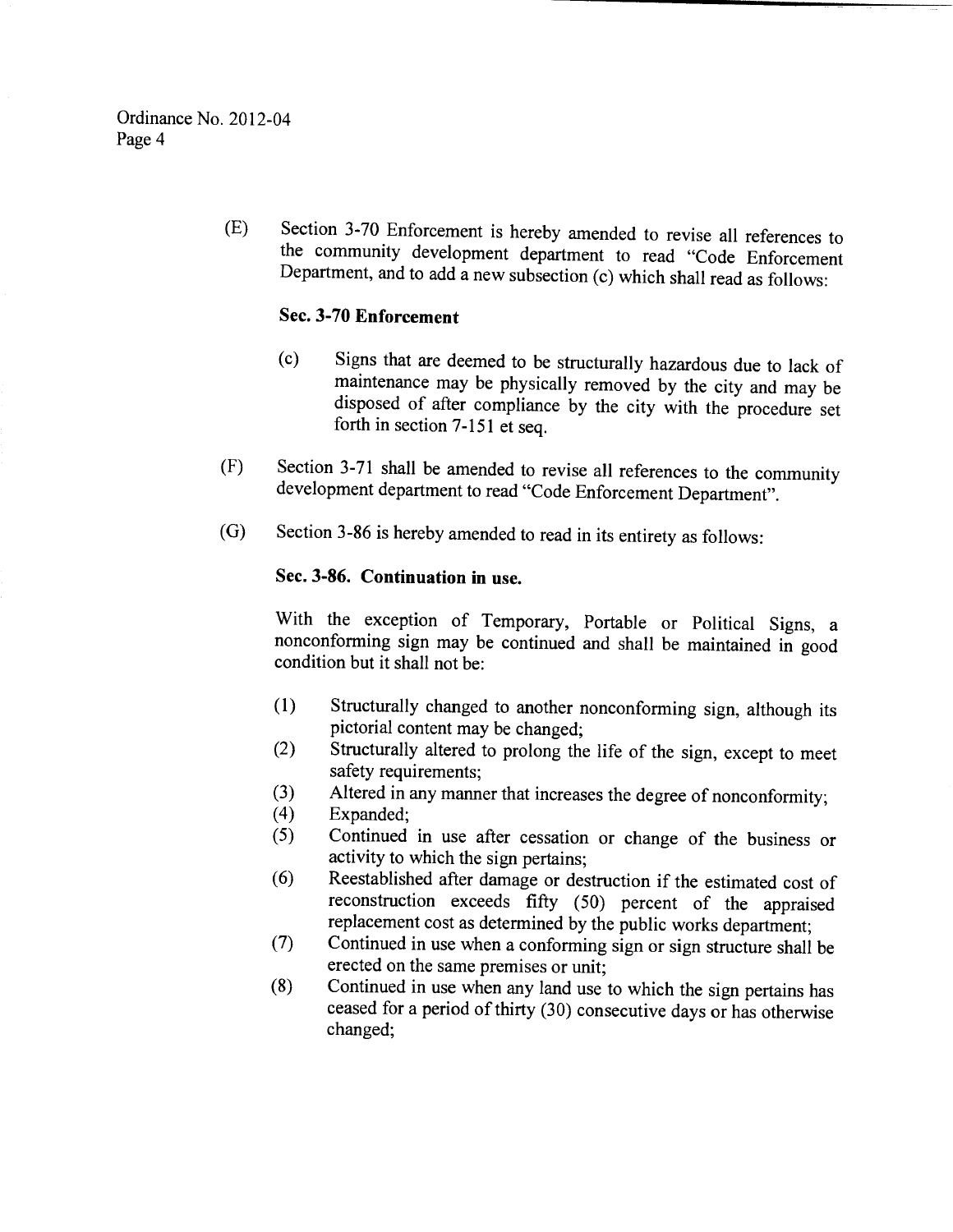> 9) Continued in use when the structure housing the occupancy is demolished or requires renovations, the cost of which exceeds fifty  $(50)$  percent of the assessed ad valorem valuation of the structure.

> Temporary, Portable or Political signs shall be required to come into compliance with this Code by June 30, 2012.

- H) Section 3-89 shall be amended to revise all references to the community development department to read "Public Works Department".
- I) Section 3- 92 is hereby deleted and shall be marked as reserved.
- (J) Section 3-93 is hereby deleted and shall be marked as reserved.
- $(K)$  Section 3-157. Is hereby amended to read in its entirety as follows:

## Section 3-157. Portable and temporary on-site signs  $(1)$  Portable and Temporary on-site signs are

- Portable and Temporary on-site signs are permissible in the following zoning districts: GO, CN, CC, and CHI. Portable and Temporary signs are also permissible in commercially developed areas of property zoned P. Such Portable and Temporary signs shall be limited to advertising grand openings, sales and special events. Such signs may be utilized for <sup>a</sup> period of time not to exceed sixty (60) consecutive days and shall be allowed a maximum of two times per parcel of land during <sup>a</sup> calendar year.
- 2) Each sign permit for <sup>a</sup> Portable sign shall identify the number of days for which it is valid.
- $3)$  A maximum of two  $(2)$  Portable sign permits may be issued for each parcel of land during a calendar year.
- 4) No Temporary or Portable sign may be connected to any source of electrical power.
- 5) A permit must be secured to all Portable signs and the permit shall be positioned in such <sup>a</sup> way to be visible from the nearest street or highway.
- 6) No Portable or Temporary sign shall be located in <sup>a</sup> right-of-way viability triangle.
- 7) Upon adoption of <sup>a</sup> Resolution, the City may require the applicant to post <sup>a</sup> deposit with the City to ensure that the cost to remove <sup>a</sup> Temporary or Portable sign is paid by the persons responsible for erection or placement of a Political sign in a situation where <sup>a</sup> Portable or Temporary sign is not removed in <sup>a</sup> timely manner pursuant to this section.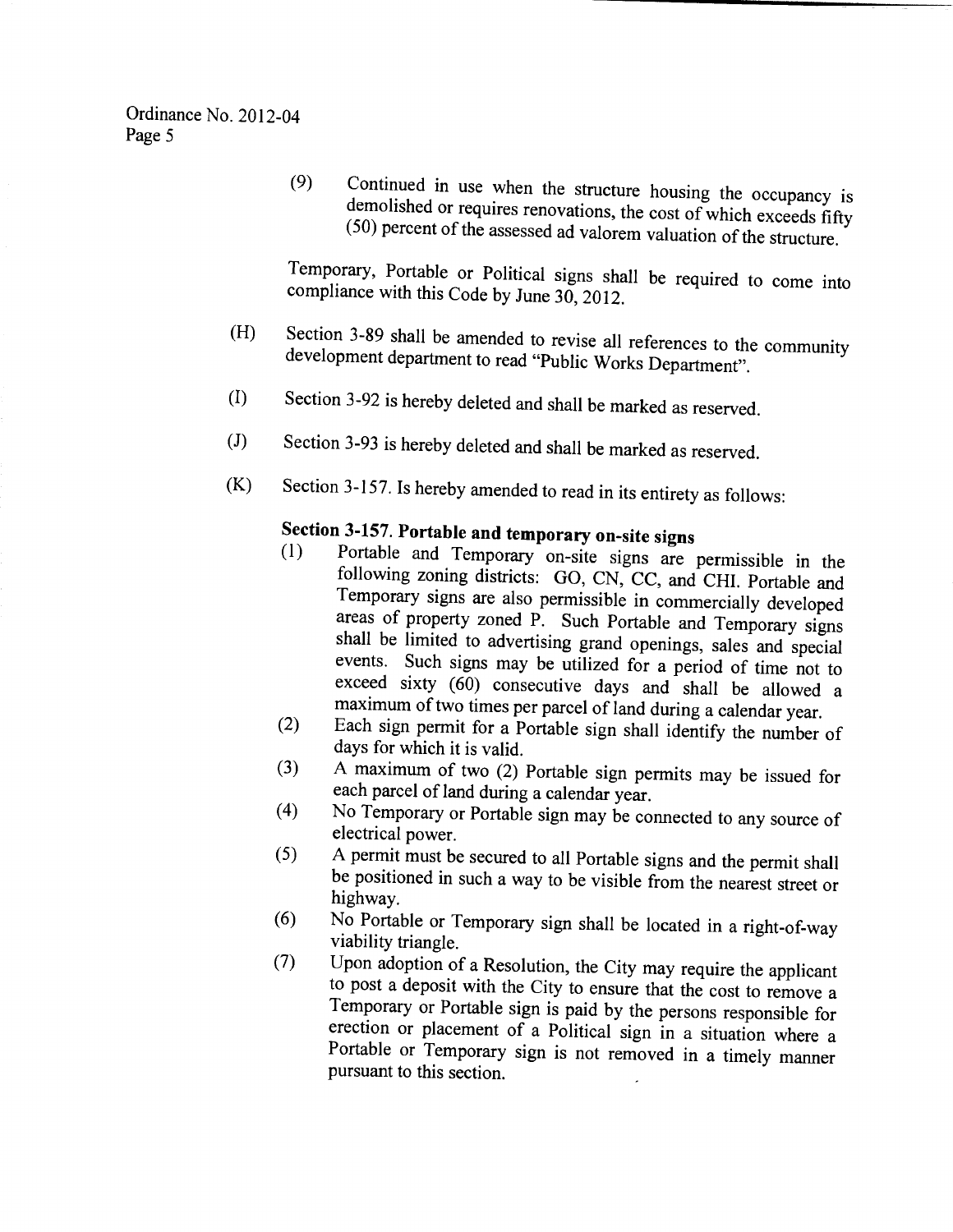Section 2. Severability. It is the intent of this Ordinance to comply with all applicable law and constitutional requirements. If any provision, paragraph or section of this Ordinance or the standards and codes adopted hereby, shall be determined by <sup>a</sup> court of competent jurisdiction to be inapplicable, illegal, unenforceable or unconstitutional, then to that extent such provisions or portions shall be deemed null and void, but the remaining provisions of this Ordinance shall be in full force and effect as applicable.

Section 3. Enforcement. This Ordinance shall apply to all Temporary, Portable or Political signs regardless of whether they preexisted in the City at the time of the adoption of this Ordinance. Enforcement of these revisions to Chapter <sup>3</sup> of the Palmetto Code of Ordinances shall not be undertaken until June 30, 2012.

Section 4. Effective Date. This Ordinance shall take effect as provided for by law and by City Charter, Section <sup>14</sup> upon execution by the Mayor, or if disapproval occurs, upon reconsideration by the City Commission and passing of the Ordinance by at least four (4) votes.

PASSED AND DULY ADOPTED, by the City Commission, in open session, with a quorum present and voting, this \_\_\_ day of \_\_\_\_\_\_\_, 2012.

> First Reading: Publication: Second Reading and Public Hearing: